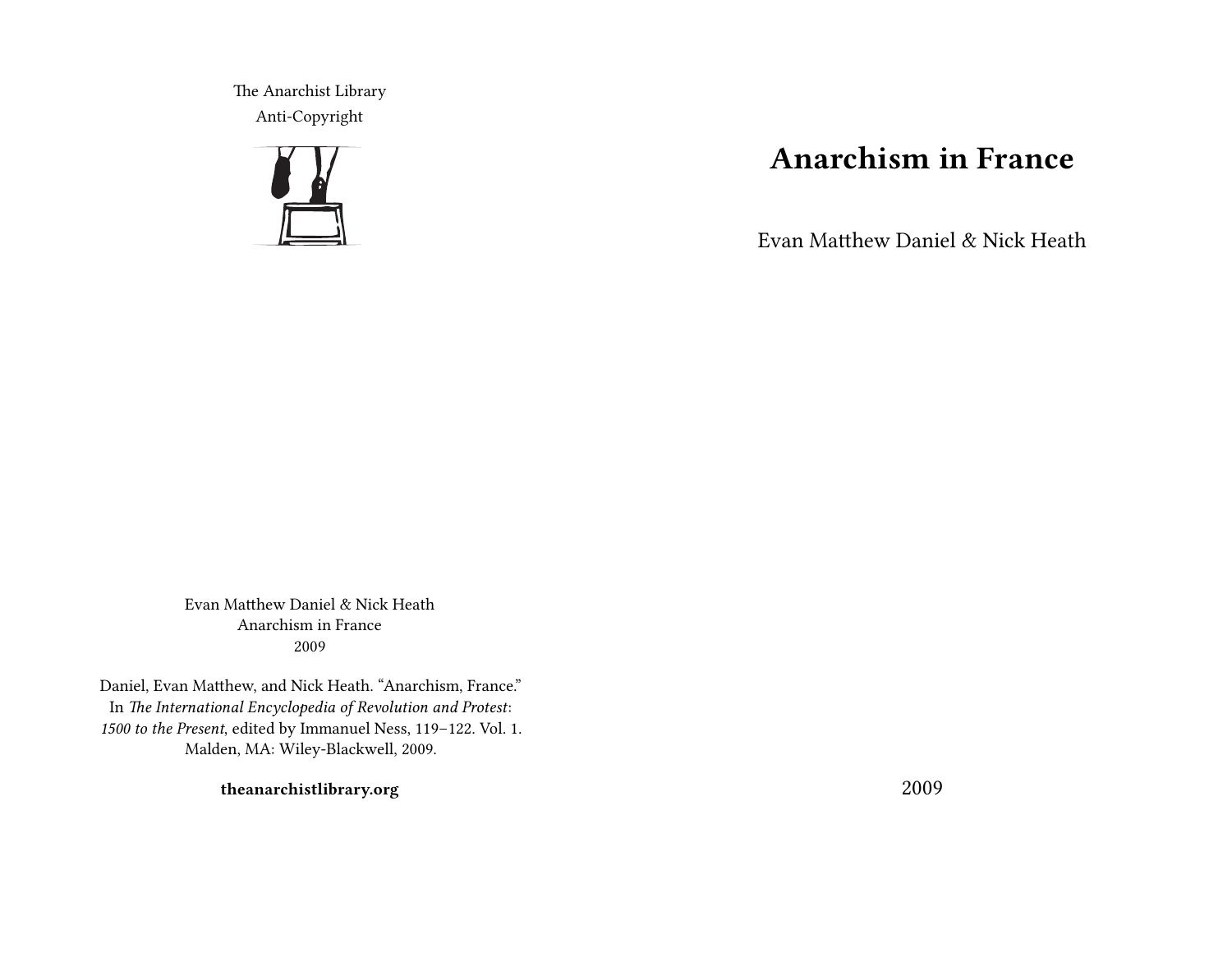### **References And Suggested Readings**

- Berry, D. (2002) *A History of the French Anarchist Movement, 1917–1945*. New York: Greenwood Press.
- Biard, R. (1976) *Histoire du movement anarchiste 1945–1975*. Paris: Editions Gaililée.
- Hyams, E. (1971) *Pierre-Joseph Proudhon: His Revolutionary Life, Mind and Works*. London: John Murray.
- Joyeux, M (1988) *Sous les plis du drapeaux noir*. Paris: Editions du Monde Libertaire.
- Mitchell, B. (1987) *The Practical Revolutionaries: A New Interpretation of the French Anarchosyndicalists*. New York: Greenwood Press.
- Stearns, P. N. (1971) *Revolutionary Syndicalism and French Labor: A Cause Without Rebels*. New Brunswick: Rutgers University Press.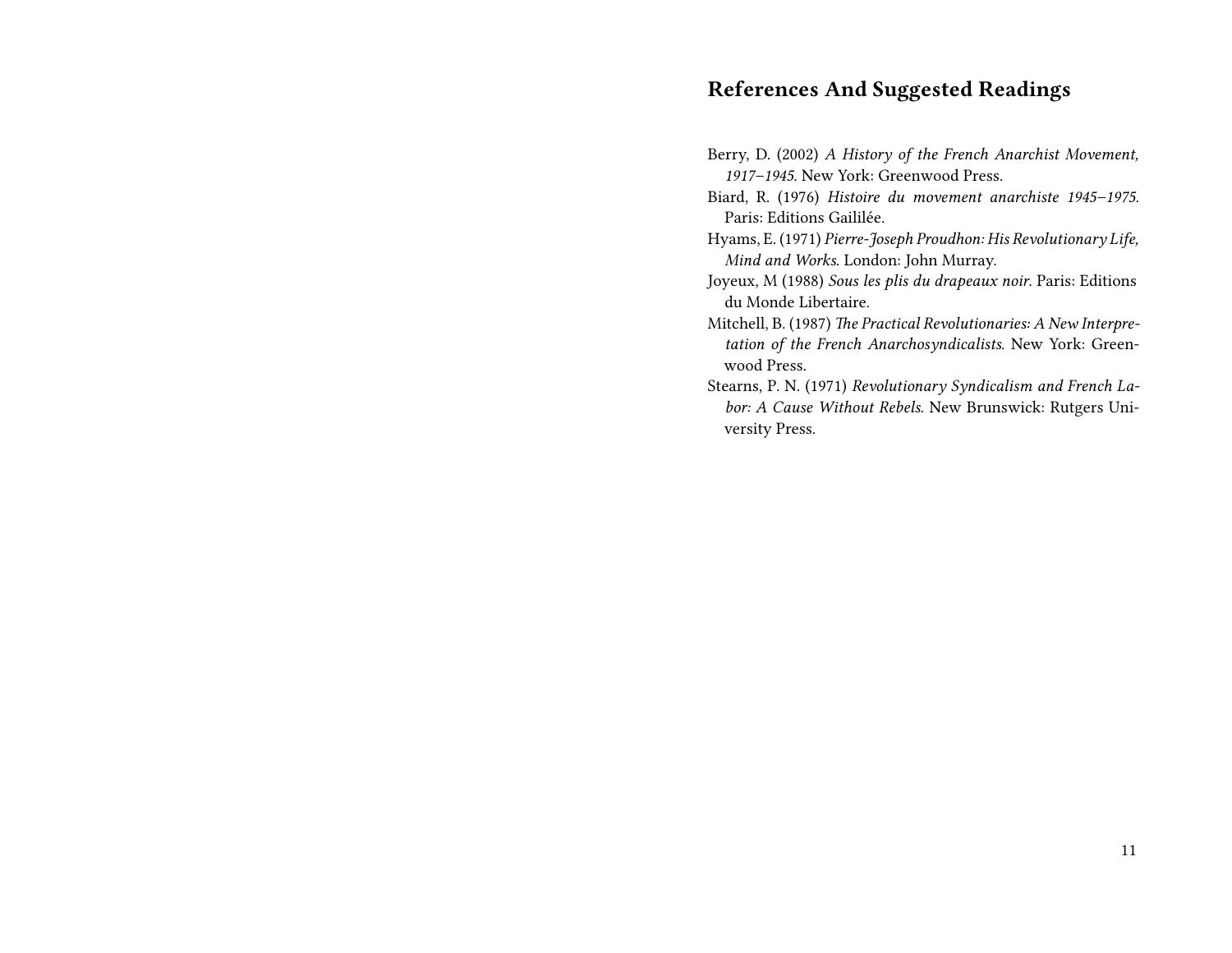anarchist movement. He made contact with the movement through Spanish solidarity work in 1936, joining a group of young militants. In 1944 he joined the underground CGT and as a member of a teachers' union took part in commissions to root out Vichyists (Nazi sympathizers) in national education in 1945. He participated in the reconstruction of the anarchist movement in 1945 and the founding of the Fédération Anarchiste. He was general secretary of the FA in 1946–8 and 1950–3 and director of the FA weekly newspaper *Le Libertaire*.

In 1950 Fontenis helped found the Organisation Pensée Bataille (OPB), a secret group within the FA which gained control over some regions and many leading posts. In 1953 the OPB forced the expulsion of the individualists and turned the FA into the Fédération Communiste Libertaire (FCL). It adopted the Manifesto of Libertarian Communism, written by Fontenis. In 1951 Fontenis took part in an assassination attempt on Francisco Franco, with Spanish anarchist exiles. The FCL was involved in support for the anti-colonialist struggle in Algeria, resulting in fines, raids, and jailings. Fontenis was imprisoned in 1957. That same year the FCL took part in a disastrous election campaign, leading to the departure of some of its militants. These events led to the collapse of the FCL. In 1968–9 Fontenis, together with Daniel Guérin, founded the Mouvement Communiste Libertaire and was a member of its successor organization, the first Organisation Communiste Libertaire. In 1979 he joined the Union des Travailleurs Communistes Libertaires. He is a member of its successor organization, Alternative Libertaire. He wrote *L'Autre communisme*, his view of the events of the 1950s.

SEE ALSO: Kropotkin, Peter (1842–1921) ; Paris Commune, 1871 ; Proudhon, Pierre Joseph (1809–1865)

## **Contents**

| Foundations of French Anarchism      | - 5 |
|--------------------------------------|-----|
| Twentieth-Century French Anarchism   | 6   |
|                                      | -9  |
| References And Suggested Readings 11 |     |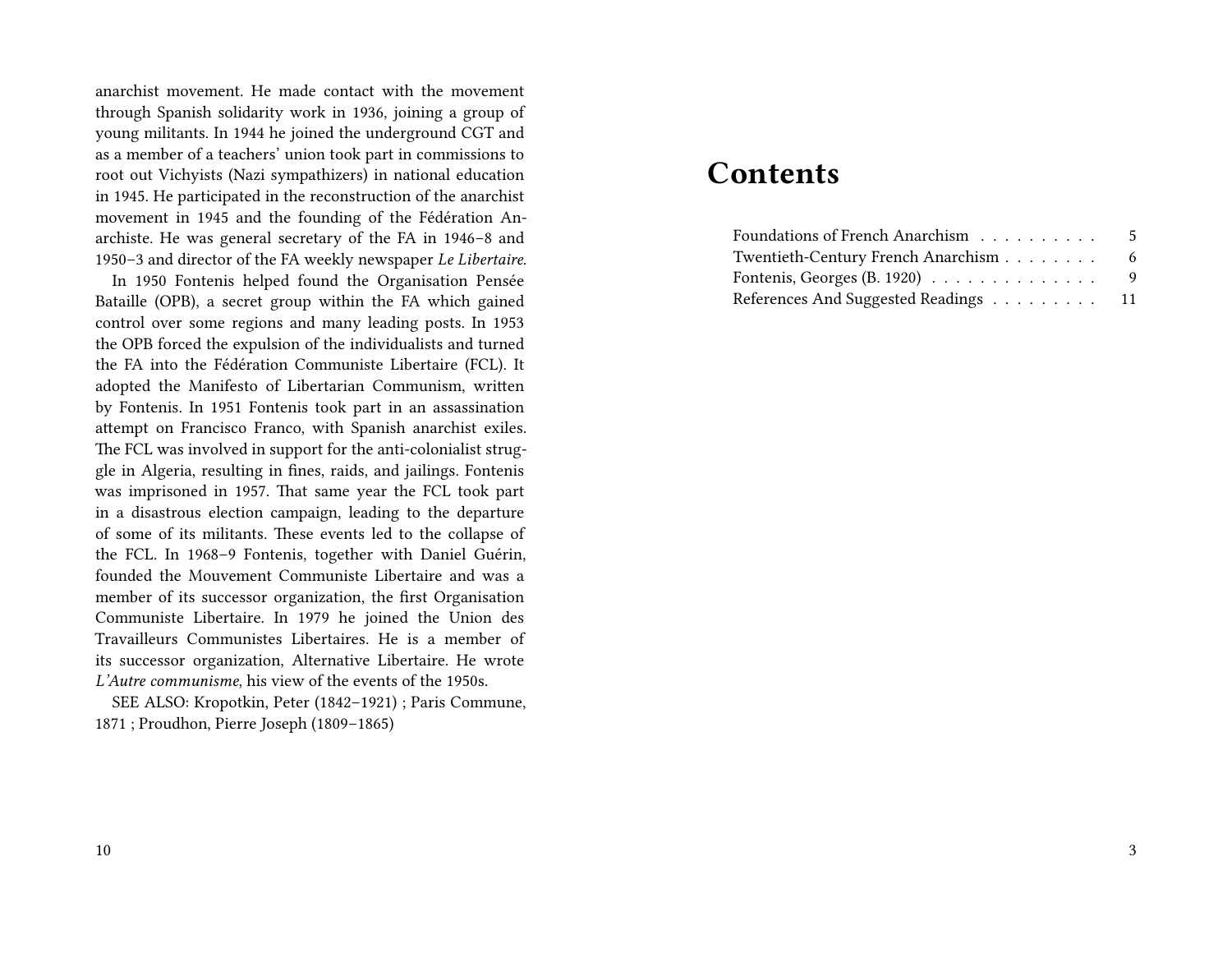or departure of many. Many of these regrouped in a new FA set up in 1953, which united different tendencies. Another group that emerged in this period was the Groupes Anarchistes d'Action Revolutionnaires (GAAR) which had left the Fontenis grouping and published a magazine, *Noir et Rouge*, which was to become an influential instrument of theoretical clarification and had a certain influence on the events of 1968. The magazine took on a life of its own when a majority of the GAAR went into the FA.

Certainly, anarchist influence could be seen in the demonstrations in the student committees and in some of the workplace occupations during 1968, but the movement failed to take full advantage. This in part led to the emergence of a tendency within the FA, the Organisation Revolutionnaire Anarchiste (ORA), which became an independent body in 1971. The ORA organized over 100 circles of sympathizers in the 1970s, but by 1976 this had split between the Organisation Communiste Libertaire and the Union des Travailleurs Communistes Libertaires (now Alternative Libertaire).

Today, the movement remains divided into a number of different organizations and groups, but has a certain implantation it has not had for a long time. The FA has a radio station, a weekly paper, and a network of bookshops and is more clearly aligned with social anarchism, while Alternative Libertaire appears to be small but vivacious and growing.The French CNT has experienced a number of splits over the years, with one fragment bearing this name and enjoying a certain growth. Nevertheless, the movement remains divided, despite various unitary initiatives.

#### **Fontenis, Georges (B. 1920)**

The son and grandson of militant socialists, Georges Fontenis played an important role in the twentieth-century French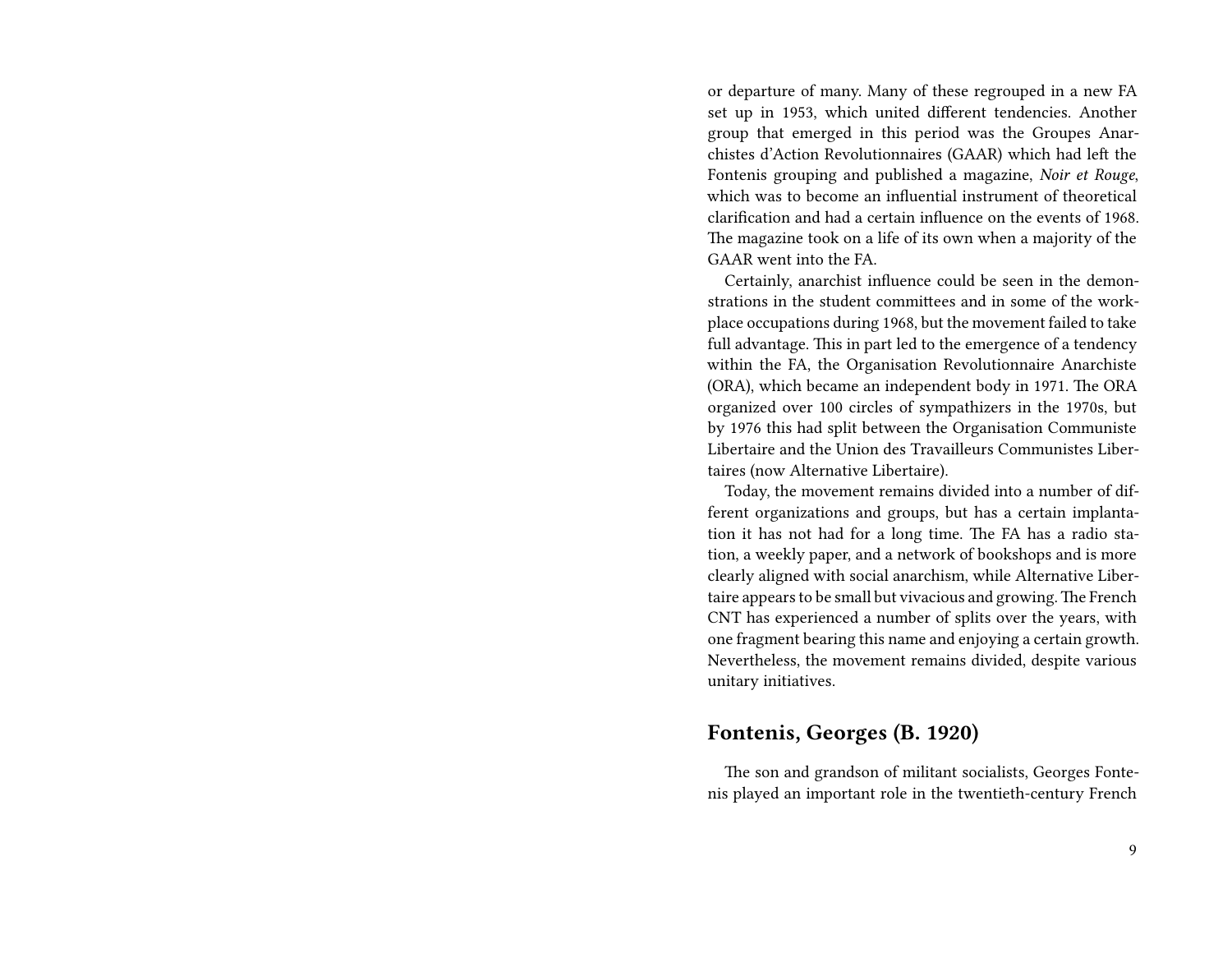majority who opposed the war as internationalists saw their papers closed down, and many militants were conscripted or imprisoned. The outbreak of the Russian Revolution saw an initial enthusiasm for Bolshevism. In fact the first – and short-lived – Parti Communiste, founded in 1919, was made up almost entirely of anarchists. Anarchist communists made another effort to organize, setting up the Fédération Anarchiste, which became the Union Anarchiste (UA) in 1920. By that point, there was a distancing from Bolshevism, and in 1924, following an armed attack by communists on anarchists, this became an irreconcilable rift.

With the controversy over the Organizational Platform, the UA saw itself transformed into the Union Anarchiste Communiste Révolutionnaire and the departure of some, including Faure, to found the Association des Fédéralistes Anar-chistes. However, the platformists lost control, leading to the return of most of the AFA and a return to the original name. Meanwhile, the anarchosyndicalists had organized their own union, the CGT-Syndicaliste – Révolutionnaire. During the Popular Front there was a growth in numbers, but another split occurred with the setting up of the Fédération Anarchiste de Langue Française, which judged the UA too centralist. This remained outside the UA until World War II.

The war paralyzed the movement. It started reforming toward 1943 and was able to reestablish a public appearance by 1944. The Fédération Anarchiste was founded in 1945, but was already plagued by differences. The FA was to have a certain influence in the Renault strike (1947) and saw its paper *Le Libertaire* reach a print run of 100,000.

The anarchosyndicalists organized themselves within the CNT-France, though this remained a minute body. In 1950 a group around Georges Fontenis and Serge Ninn began organizing a secret group within the FA to counter the individualists. This culminated in the transformation of the FA into the Fédération Communiste Libertaire and the expulsion

#### 8

#### **Foundations of French Anarchism**

From the 1840s to the 1920s an upturn in the number of anarchists in France had an important impact on the development of anarchist thought. In its most basic formulation, anarchism meant the absence of government, not the absence of organizational structures; however, different ideas about how society should be organized legally and economically engendered theoretical evolution and synthesis. Various anarchist tendencies evolved and emerged at this time, both internationally and from within France, such as collectivism, anarchosyndicalism, and anarchocommunism.

Early in the nineteenth century the precursor to fullfledged anarchism – mutualism – emerged and quickly spread throughout France. Mutualism was championed by Pierre-Joseph Proudhon (1809–65), who perceived it as an alternative to both capitalism and socialism. Unlike the socialists, who advocated economic distribution "from each according to ability, to each according to need," or the "every man for himself" philosophy of the laissez-faire capitalists, the mutualists posited "from each according to ability, to each according to *deed*." In 1864 French mutualists, anarchists, and workers actively participated in the creation of the International Workers' Association (the First International) in London. The anarchists who participated placed emphasis on spontaneous action, voluntarism, and federalism, informed by an overarching *ouvrierisme* (suspicion of non-working-class people). This put them in direct opposition to the Marxist platform: nationalization of industry, electoral activity, and the centralization of both the International and the state. Based in French-Switzerland, the Jura Federation, an anti-authoritarian anarchist group that participated in the First International, was influenced greatly by Proudhon's antistatist, federalist, and mutualist ideas. The bulk of delegates from the French section, which came to be the largest national section in the